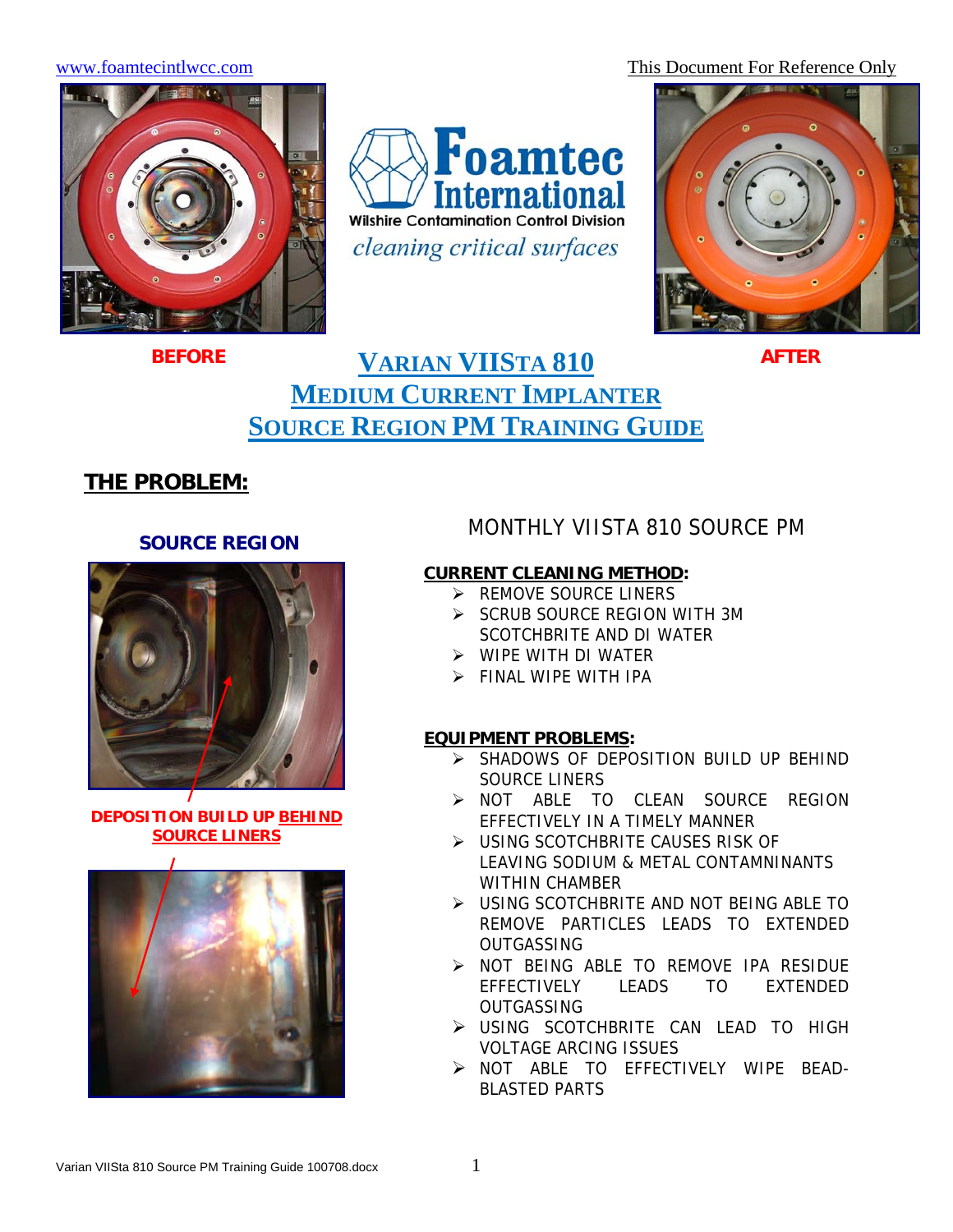## **THE PREPARATION:**







### **SET UP:**

- ¾ STAGE THE NECESSARY FOAMTEC INTERNATIONAL PARTS
	- o Diamond Grit ScrubDISK<sup>®</sup>
	- o Diamond Grit ScrubPAD
	- o UltraSOLV® Sponge
	- o ErgoWRENCH<sup>®</sup>
	- o ErgoSCRUB®
	- o ScrubWRIGHT™ PEN
	- o MiraWIPES<sup>®</sup>
	- o UltraSOLV® Foam Wipers
	- o Small container of DI Water
- ¾ PLACE CONTAINER OF DI WATER INSIDE OF PLASTIC BAG FOR PROTECTION FROM SPILLAGE
- ¾ DAMPEN UltraSOLV® SPONGE AND DIAMOND ScrubPAD IN CONTAINER OF DI WATER
	- o Squeeze as much moisture as possible out of the Sponge and ScrubPAD when ready to use

## **THE TECHNIQUE:**





 $\triangleright$  Wipe an area of the source with UltraSOLV® Sponge and DI water

STEP 2:

 $\triangleright$  Scrub small section of source with Diamond **ScrubPAD** 

STEP 3:  $\triangleright$  Wipe the scrubbed area with UltraSOLV® Sponge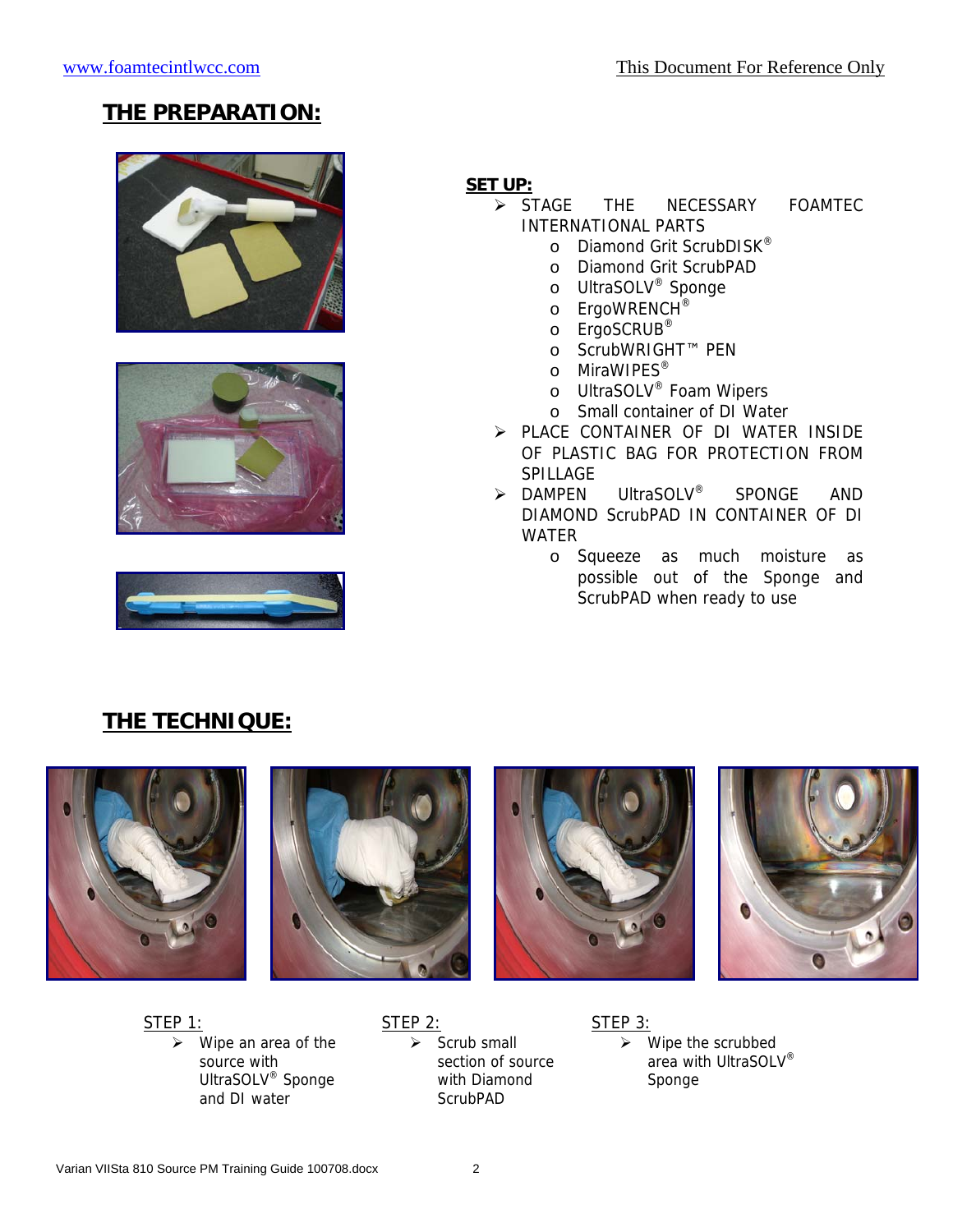## **THE TECHNIQUE (cont'd):**





#### **ErgoWRENCH**®

STEP 4:

- $\triangleright$  When appropriate use ergonomic handles o ErgoWRENCH® shown here
- ¾ Use same technique described above: DAMPEN – SCRUB - WIPE

## **SCRUBPAD UNLOADING PROCEDURE**

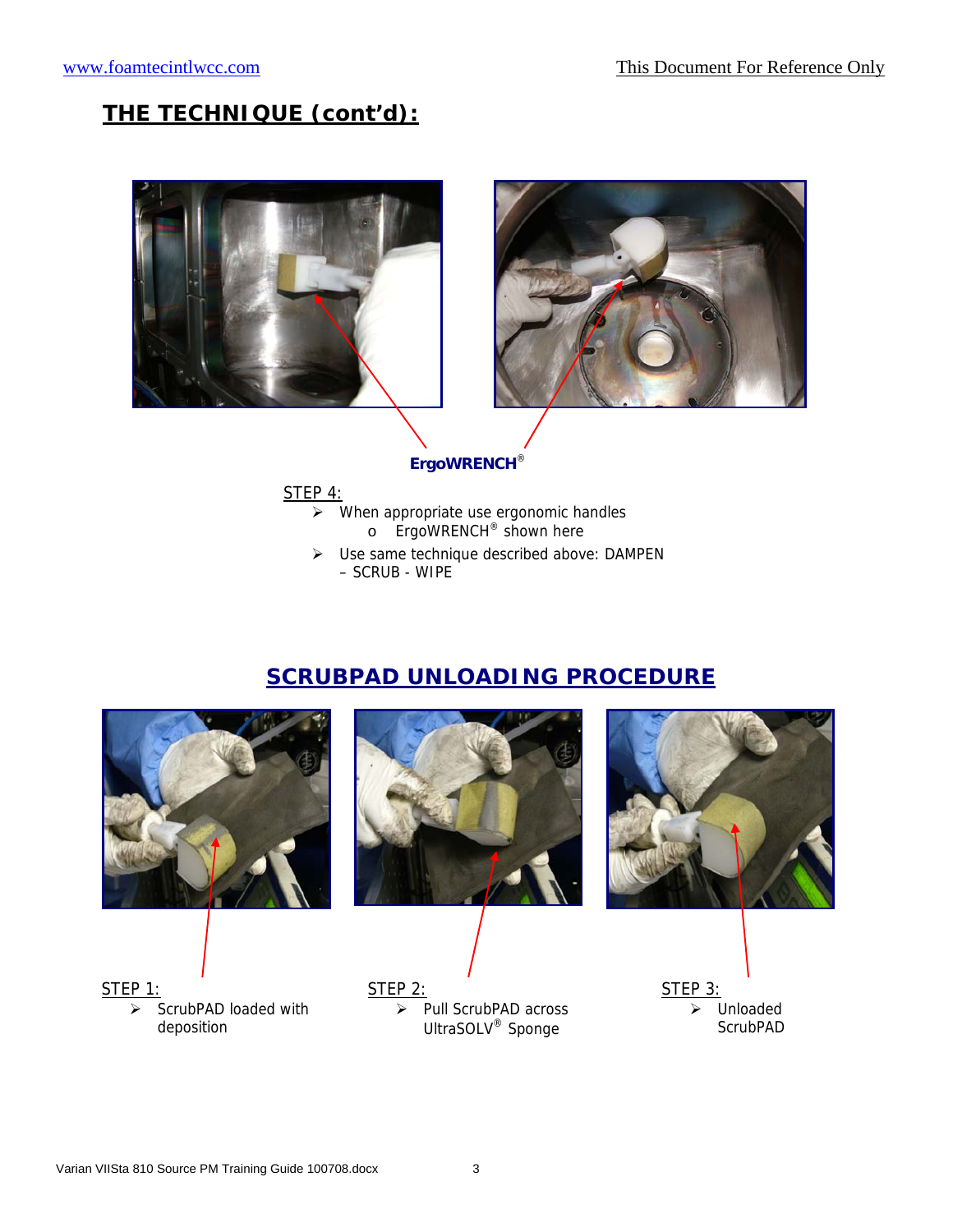## **THE TECHNIQUE (cont'd):**

# **UltraSOLV**® **SPONGE UNLOADING PROCEDURE**













Using same technique described above, continue cleaning all areas throughout VIISta source region

¾ Continue to unload Diamond ScrubPAD and UltraSOLV® Sponge as necessary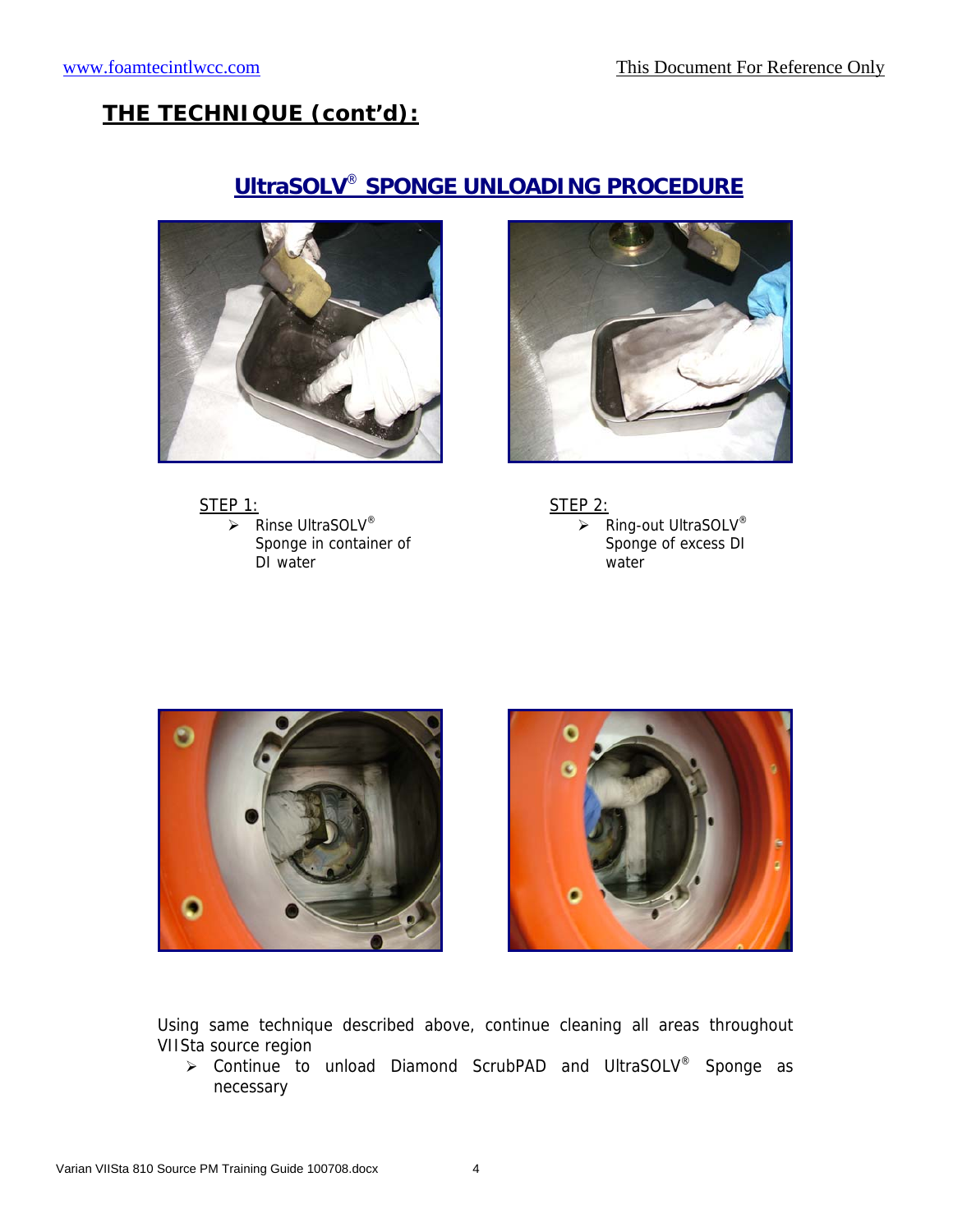## **THE TECHNIQUE (cont'd):**

## **ScrubWRIGHT™ PEN APPLICATION**





Using the ScrubWRIGHT™ Pen, gently scrub the area around the beam defining aperture

- ¾ Unload the Diamond ScrubBELT® on the ScrubWRIGHT™ PEN in the same manner as described above
- $\triangleright$  As the ScrubBELT<sup>®</sup> becomes worn, gently rotate ScrubBELT<sup>®</sup> along ScrubWRIGHT™ to access a new section of Diamond Grit







Dampen the Foamtec International MiraWIPE® with IPA and perform a complete final wipe of the VIISTA Source Chamber

 $\triangleright$  Ensure to continue wiping until MiraWIPES<sup>®</sup> are no longer removing deposition